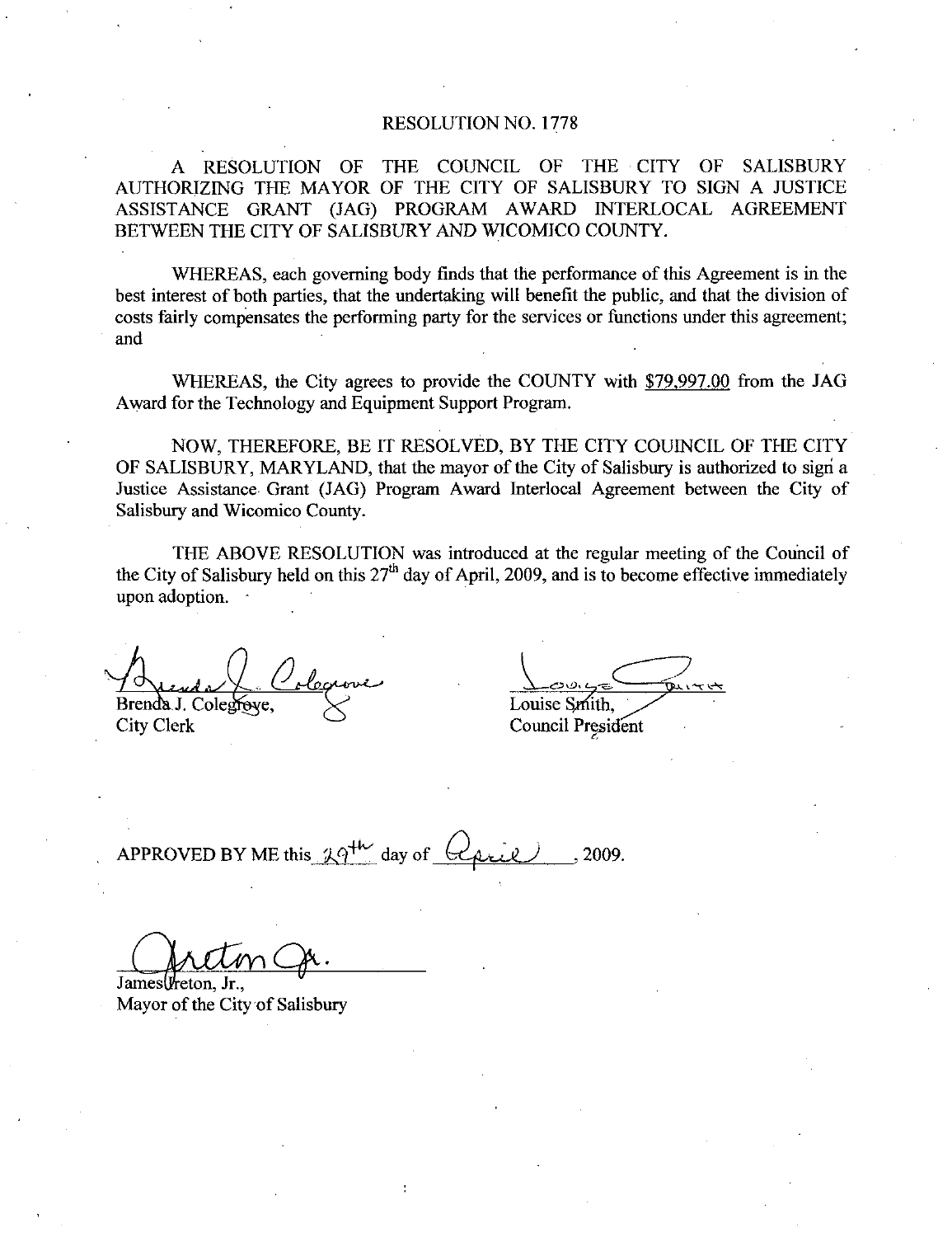# APPROVAL

|                |                                               | MECEIAED                       |
|----------------|-----------------------------------------------|--------------------------------|
| Document:      | Interlocal Agmt                               | MAY 0 8 2009                   |
| Dated:         | Undated                                       |                                |
| Department:    | Sheriff                                       | <b>COUNTY EXECUTIVE OFFICE</b> |
| Party - Other: | City of Salisbury                             |                                |
|                | To Be Executed by:                            |                                |
|                | County Executive (or designated Officer)<br>x |                                |

President of the County Council

Both Executive and President

and Director of the Department

### ROUTING

| To.                 | County Council Administrative Office                                                                                                                                                                                 |  |
|---------------------|----------------------------------------------------------------------------------------------------------------------------------------------------------------------------------------------------------------------|--|
|                     | County Executive Office<br>X                                                                                                                                                                                         |  |
| From:               | Department of Law                                                                                                                                                                                                    |  |
| Date:               | May 8, 2009                                                                                                                                                                                                          |  |
|                     | It would be appreciated if you could obtain the appropri<br>document and then forward the same to:                                                                                                                   |  |
|                     | This Office for distribut                                                                                                                                                                                            |  |
|                     | The County Department                                                                                                                                                                                                |  |
|                     | <u>APPROVAL</u>                                                                                                                                                                                                      |  |
| Edgar A. Baker, Jr. | Approved for form and legal sufficiency<br>(Subject to Execution as indicated)<br>County Attorney, Department of Law                                                                                                 |  |
|                     | (*Approval of Legal Form and Sufficiency Does Not Convey Approval or<br>Disapproval of the Substantive Nature of This Transaction. Approval is<br>Based Unon Typeset Document-All Modifications Require Re-Approval) |  |

It would be appreciated if you could obtain the appropriate signatures and witnesses on the attached document and then forward the same to

This Office for distribution

The County Department designated above.

# APPROVAL NOTATIONS

(\*Approval of Legal Form and Sufficiency Does Not Convey Approval or Disapproval of the Substantive Nature of This Transaction. Approval is Edgar A. Baker, Jr.<br>County Attorney, Department of Law<br>(\*Approval of Legal Form and Sufficiency Does Not Convey Approval or<br>Disapproval of the Substantive Nature of This Transaction. Approval is<br>Based Upon Typeset Document

Funding availability Confirmed: Not Confirmed

SEND TO BRENDA COLEGROVE -CITY OF SALISBURY, COPY TO LAW

DEACN IER

Council Action Resolution No.: 36-2009

If you have any questions, please do not hesitate to call.

File No. WC 354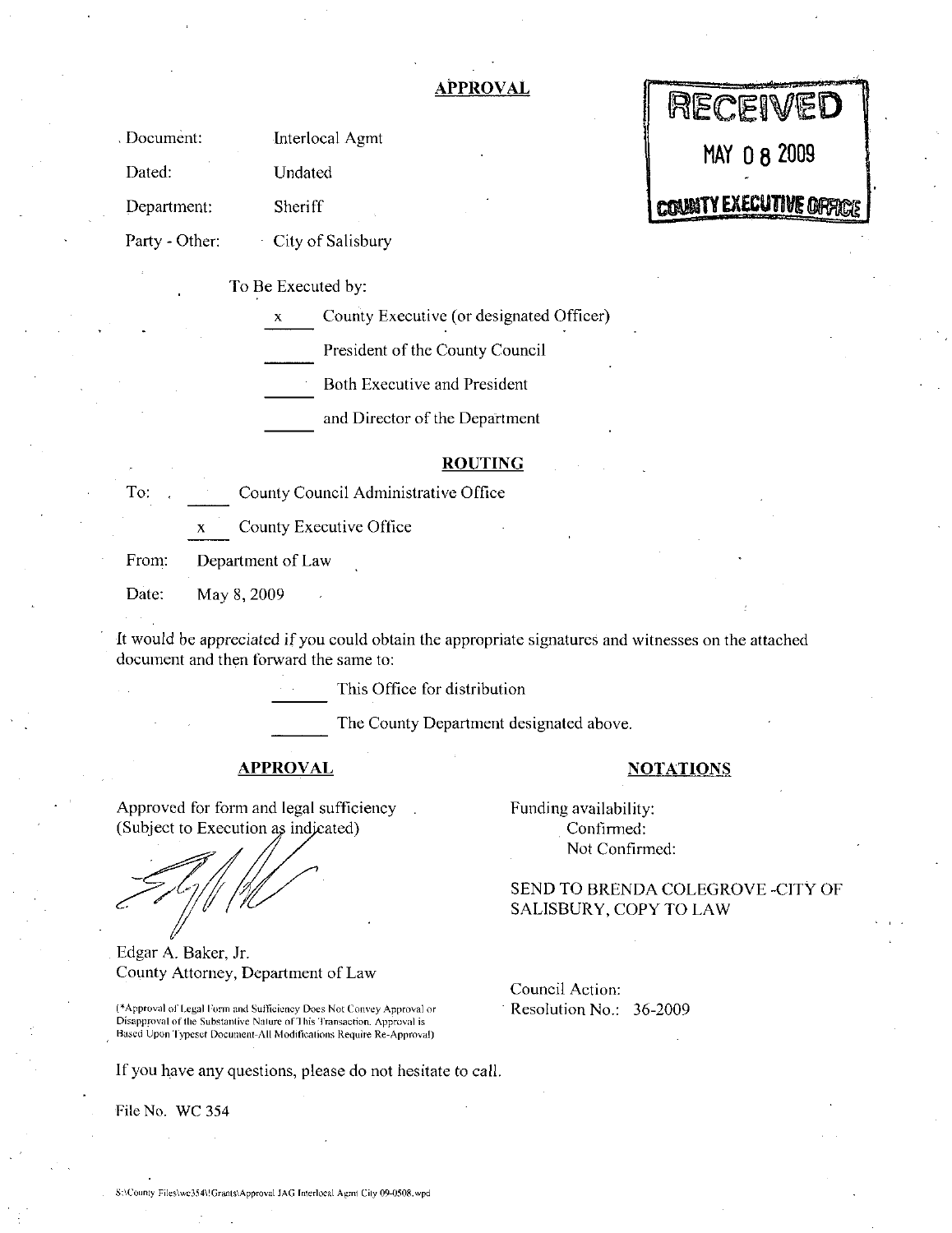THE STATE OF Marvland

#### KNOW ALL BY THESE PRESENT

COUNTY OF Wicomico

## INTERLOCAL AGREEMENT BETWEEN THE CITY OF Salisbury, MD AND COUNTY OF Wicomico, MD

#### RECOVERY ACT: JUSTICE ASSISTANCE GRANT (JAG) PROGRAM AWARD

This Agreement is made and entered into this  $\frac{m}{m}$  day of  $\frac{m}{m}$   $\frac{m}{n}$   $\frac{m}{n}$ , 2009, by and between the COUNTY of Wicomico, acting by and through its governing body, the County Executive, hereinafter referred to as COUNTY, and the CITY of Salisbury, acting by and through its governing body, the City Council, hereinafter referred to as CITY, both of Wicomico County, State of Maryland, witnesseth;

WHEREAS, each governing body, in performing governmental functions or in paying for the performance of governmental functions hereunder, shall make that performance or those payments from current revenues legally available to that party; and

WHEREAS, each governing body finds that the performance of this Agreement is in the best interests of both parties, that the undertaking will benefit the public, and that the division of costs fairly compensates the performing party for the services or functions under this agreement; and

WHEREAS, the CITY agrees to provide the COUNTY \$79,997 from the JAG award for the Technology and Equipment Support Program; and

WHEREAS, the CITY and COUNTY believe it to be in their best interests to reallocate the JAG funds.

#### NOW THEREFORE, the COUNTY and City agree as follows:

Section 1

CITY agrees to pay COUNTY a total of \$79,997 of JAG funds.

#### Section 2

COUNTY agrees to use \$79,997 for the Technology and Equipment Support Program until<br>June 30, 2012 (date). June 30, 2012

Section 3

Each party to this agreement will be responsible for its own actions in providing services under this agreement and shall not be liable for any civil liability that may arise from the furnishing of the services by the other party

Page <sup>1</sup> of 2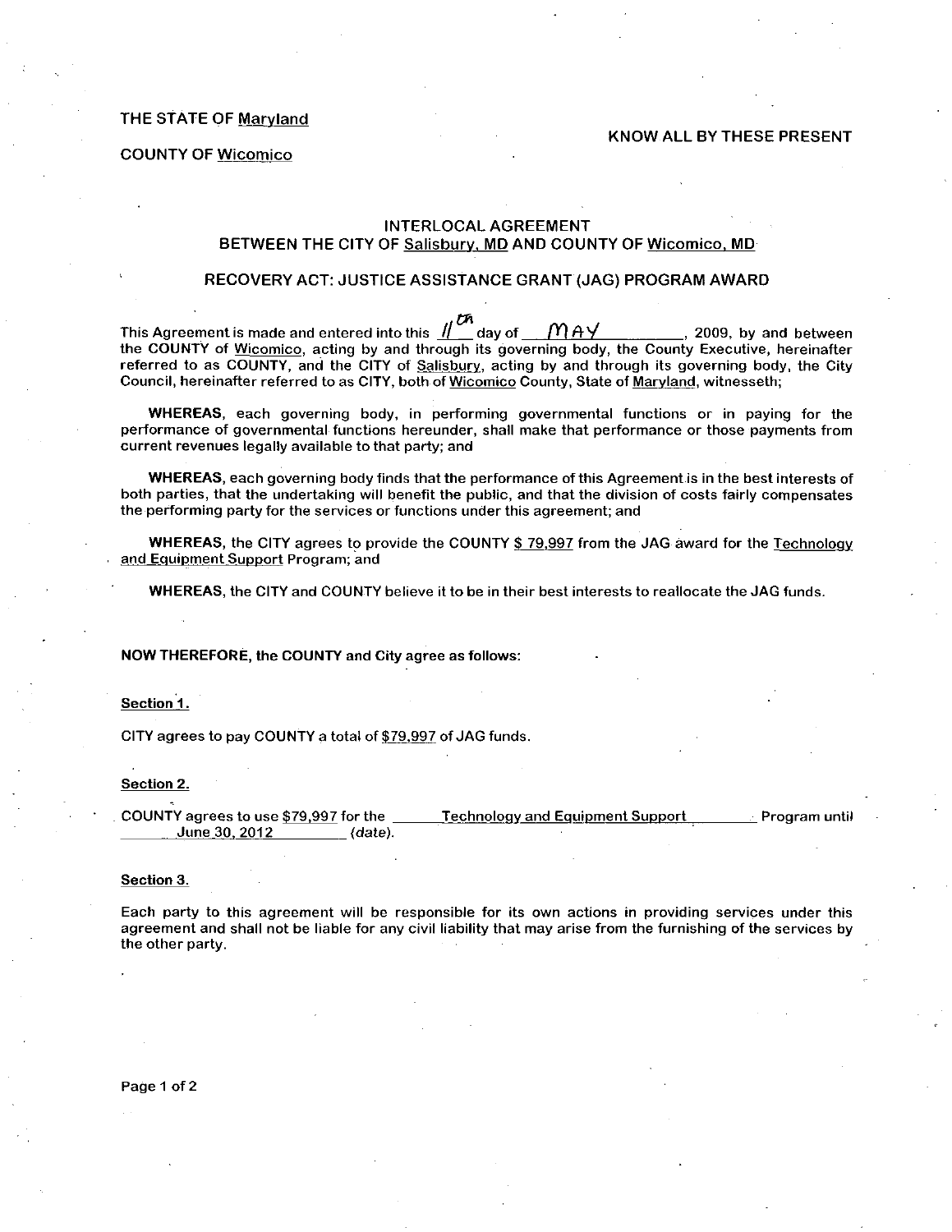Section 4.

The parties to this Agreement do not intend for any third party to obtain a right by virtue of the Agreement

Section 5.

By entering into this Agreement, the parties do not intend to create any obligations express or implied other than those set out herein; further, this Agreement shall not create any rights in any party not a signatory hereto

CITY OF Salisbury, Maryland

Mayo

Date:  $5 - 1 - 09$ 

COUNTY OF Wicomico, Maryland

COUNTY OF Wicomico, Maryland<br>County Executive<br>RICOUNTY EXECUTIVE C6unty Executive Rubel 10 Plus<br>County Executive<br>RICHARD M. POLIT

Page <sup>2</sup> of <sup>2</sup>